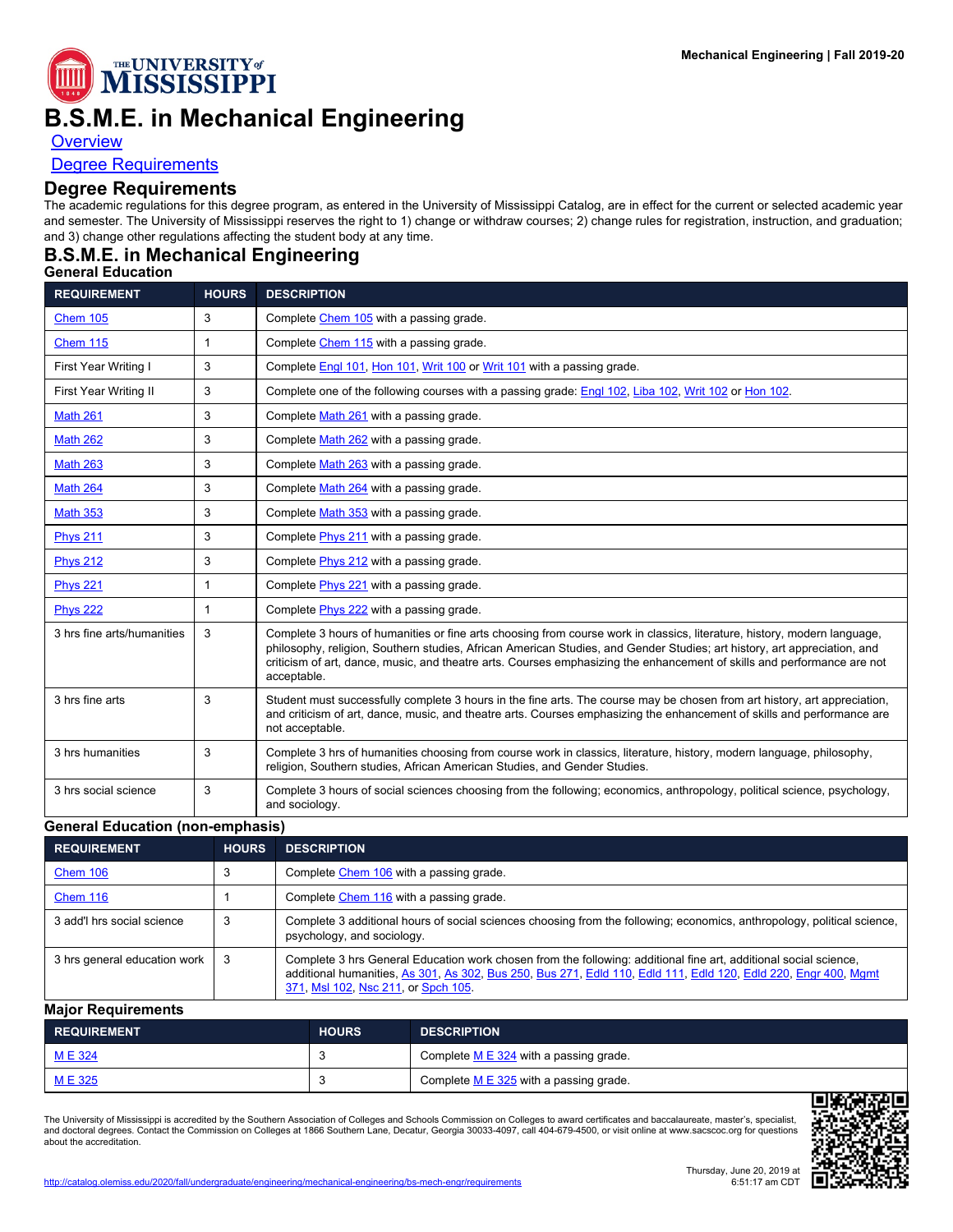

| <b>REQUIREMENT</b>        | <b>HOURS</b> | <b>DESCRIPTION</b>                         |
|---------------------------|--------------|--------------------------------------------|
| <b>ME401</b>              |              | Complete $M \to 401$ with a passing grade. |
| <b>ME416</b>              |              | Complete $M \to 416$ with a passing grade. |
| M E 419                   |              | Complete $M \to 419$ with a passing grade. |
| M E 426                   |              | Complete $M \to 426$ with a passing grade. |
| M E 428                   |              | Complete M E 428 with a passing grade.     |
| School of Engineering GPA |              | Must be at least a 2.0                     |

#### **Major Requirements II**

| <b>REQUIREMENT</b>          | <b>HOURS</b> | <b>DESCRIPTION</b>                                         |
|-----------------------------|--------------|------------------------------------------------------------|
| <b>Csci 251</b>             | 3            | Complete Csci 251 with a passing grade.                    |
| <b>Econ 310</b>             | 3            | Complete <b>Econ 310</b> with a passing grade.             |
| <b>Engr 309</b>             | 3            | Complete <b>Engr 309</b> with a passing grade.             |
| <b>Engr 310 or Math 375</b> | 3            | Complete <b>Engr</b> 310 or Math 375 with a passing grade. |
| Engr 312                    | 3            | Complete Engr 312 with a passing grade.                    |
| <b>Engr 313</b>             | 3            | Complete <b>Engr 313</b> with a passing grade.             |
| <b>Engr 314</b>             |              | Complete <b>Engr 314</b> with a passing grade.             |
| <b>Engr 321</b>             | 3            | Complete <b>Engr 321</b> with a passing grade.             |
| <b>Engr 323</b>             | 3            | Complete <b>Engr 323</b> with a passing grade.             |
| Engr 330                    | 3            | Complete Engr 330 with a passing grade.                    |
| <b>Engr 360</b>             | 3            | Complete <b>Engr 360</b> with a passing grade.             |
| <b>Engr 420</b>             | 3            | Complete <b>Engr 420</b> with a passing grade.             |
| <b>Engr 553</b>             | 3            | Complete Engr 553 with passing grade                       |

#### **Non-specialization Requirements**

| <b>REQUIREMENT</b>          | <b>HOURS</b> | <b>DESCRIPTION</b>                                                                                                                                                                                                                                |  |
|-----------------------------|--------------|---------------------------------------------------------------------------------------------------------------------------------------------------------------------------------------------------------------------------------------------------|--|
| <b>ME201</b>                | 2            | Complete $M \to 201$ with a passing grade.                                                                                                                                                                                                        |  |
| Engr 361                    |              | Complete <b>Engr 361</b> with a passing grade.                                                                                                                                                                                                    |  |
| <b>Engr 310 or Math 375</b> | 3            | Complete Engr 310 or Math 375 with a passing grade.                                                                                                                                                                                               |  |
| <b>ME101</b>                |              | Complete $M \to 101$ with a passing grade.                                                                                                                                                                                                        |  |
| <b>ME402</b>                | 3            | Complete $M \to 402$ with a passing grade.                                                                                                                                                                                                        |  |
| <b>ME438</b>                | 3            | Complete $M \to 438$ with a passing grade.                                                                                                                                                                                                        |  |
| Thermal/Fluid tech elective | 3            | Complete either $M \to 406$ , $M \to 529$ , or Engr 551 with a passing grade.                                                                                                                                                                     |  |
| Design tech elective        | 3            | Complete one of the following electives with a passing grade: $M \to 406$ , $M \to 417$ , $M \to 418$ , $M \to 422$ , $M \to 523$ , $M \to 524$ ,<br>M E 526, M E 527, M E 531, M E 534, M E 535, M E 538, M E 540, M E 541, M E 555 or Engr 559. |  |
| Tech elective               | 3            | Choose a third technical elective from any of the Thermal/Fluid Elective courses, Design Elective courses or Other<br>Electives including M E 417, 418, 421, 521, 522, 523, 524, 530, 532, 533, 537, 543, Engr 410, 515, 558, 585, 590, 593.      |  |

### **[Emphasis - Manufacturing](http://catalog.olemiss.edu/engineering/mechanical-engineering/bs-mech-engr/bsme-man)**

| <b>REQUIREMENT</b> | <b>HOURS</b> | <b>DESCRIPTION</b>                              |  |
|--------------------|--------------|-------------------------------------------------|--|
| <b>Bus 250</b>     |              | Complete <b>Bus 250</b> with a passing grade.   |  |
| <b>Manf 150</b>    |              | Complete Manf 150 with a passing grade.         |  |
| <b>Manf 152</b>    |              |                                                 |  |
| <b>Manf 251</b>    |              | Complete Manf 251 with a passing grade.         |  |
| <b>Manf 252</b>    |              | Complete Manf 252 with a passing grade.<br>---- |  |

The University of Mississippi is accredited by the Southern Association of Colleges and Schools Commission on Colleges to award certificates and baccalaureate, master's, specialist,<br>and doctoral degrees. Contact the Commis about the accreditation.